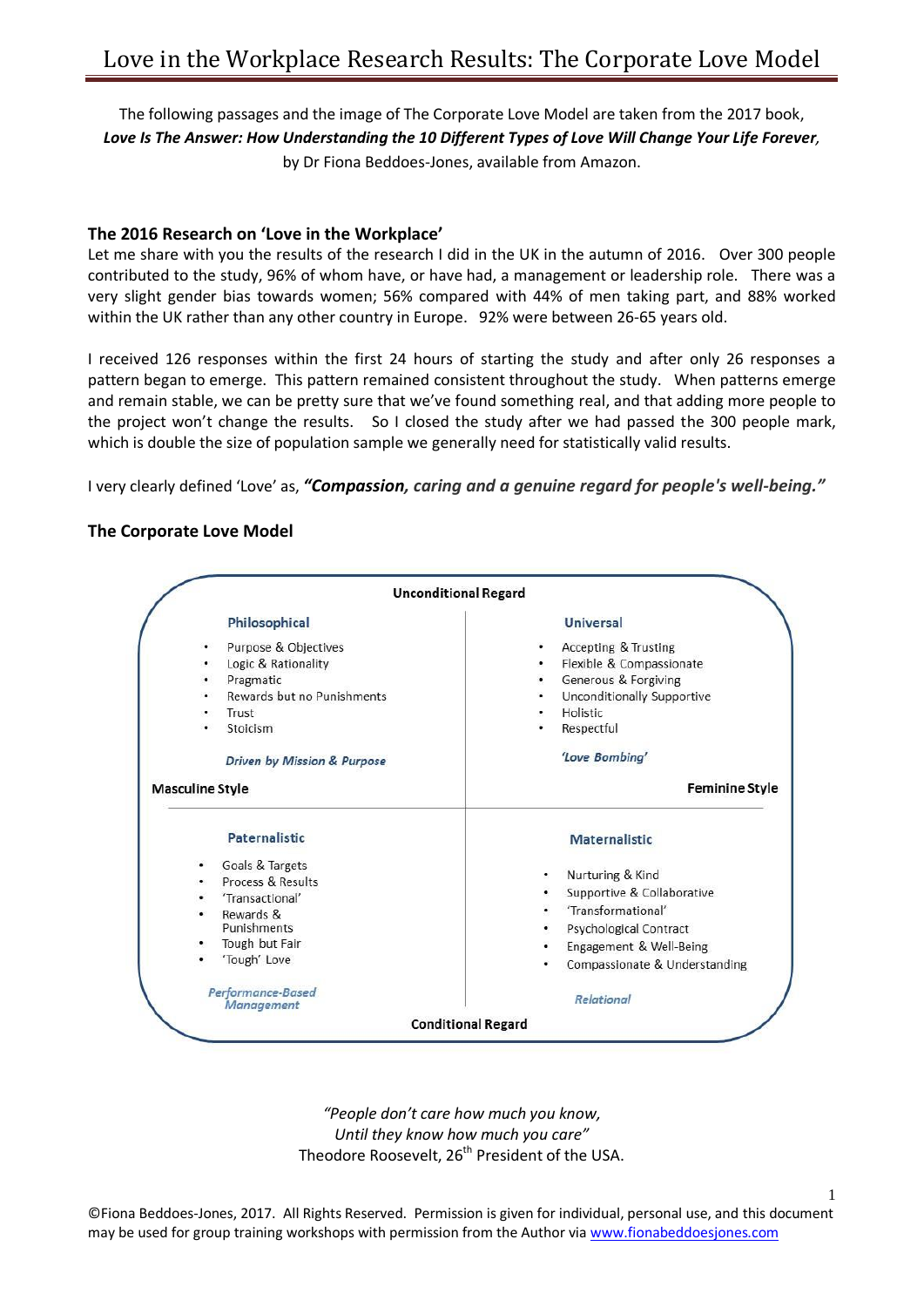## **Results of the 2016 Research**

**1.** Overwhelmingly, **96%** of people agreed that they would work harder for an organisation which they felt genuinely cared about them and their well-being. This gives a very clear message that people want Universal 'Love' at work, and want to *be* 'Loved' at work; they perceive it to be something which is not just acceptable, but desirable.

**2.** The majority of people were dissatisfied with the level of warmth and care displayed where they worked. **70%** felt that their well-being at work would be improved if there were more 'Love' within the culture of their organisation. There is some good news however, with **30%** of people feeling that there is already enough genuine caring and support within their working environment.

**3.** Regarding working culture, **70%** of people said that they would prefer a 'collaborative & supportive' working environment, which is a Feminine leadership style, driven by oestrogen. Only **26%** of people said that they would prefer to work within an organisational culture which was 'task-focused and goal oriented', which we know as a Masculine leadership style, driven by testosterone.

**4.** Interestingly, people wanted the opposite from their direct line manager. **70%** of people said that they would prefer a manager with a Masculine leadership style, i.e. 'tough but fair' and 'logical and pragmatic'. Only **26%** of people said that they would prefer a manager with a Feminine leadership style, i.e. 'nurturing and kind' and 'unconditionally supportive'.

## *Therefore there's a very clear dichotomy here between the supportive 'feminine' cultural environment people say they want to work in, compared with how they want to be led and managed directly, which is in a logical and pragmatic, task focused and goal oriented, 'masculine' way.*

**5**. **65%** of people felt that there's sometimes a lack of Love within the culture of their own organisations. This may go some way towards explaining why **83%** believe that leaders and managers should be formally taught how to 'Love' their staff. That is, to be considerate, to genuinely care for their wellbeing, and to be compassionate and supportive.

**6. Tough Love** is where unwanted behaviour is punished in some way, often by the withdrawal of some kind of reward. Rewards can be emotional, such as someone's good opinion, or financial, like the availability of a potential bonus or overtime.

**87%** of people said that they would prefer not to have to use Tough Love at work if they could avoid it and still get the same results. Moreover, **50%** of people, (remembering that 96% of them have, or have had, a management or leadership role), said that they find Tough Love difficult to implement at work. Only **41%** reported that they are comfortable with using Tough Love at work.

## *Leadership Temperament Types***: A 'Masculine' Leadership Style\***

A Masculine leadership style is characterised by testosterone, which is the male hormone. Generally speaking, although there are of course exceptions, men have significantly higher levels of testosterone than women do, although everyone, both male and female, produces their own testosterone within their bodies. Testosterone is an amazing hormone. It's significant in the production of muscle mass and it's partly responsible for physical strength and endurance. Greater levels of testosterone are correlated with greater self-confidence and reduced levels of fear and anxiety. People with a Masculine leadership style preference are focused on goals and targets, the task at hand and results. They like to turn their attention to one thing at a time and they dislike ambiguity; they want things to be clear and unambiguous.

#### *Women can also have a masculine leadership style, just as men can have a feminine leadership style.*

©Fiona Beddoes-Jones, 2017. All Rights Reserved. Permission is given for individual, personal use, and this document may be used for group training workshops with permission from the Author vi[a www.fionabeddoesjones.com](http://www.fionabeddoesjones.com/)

2